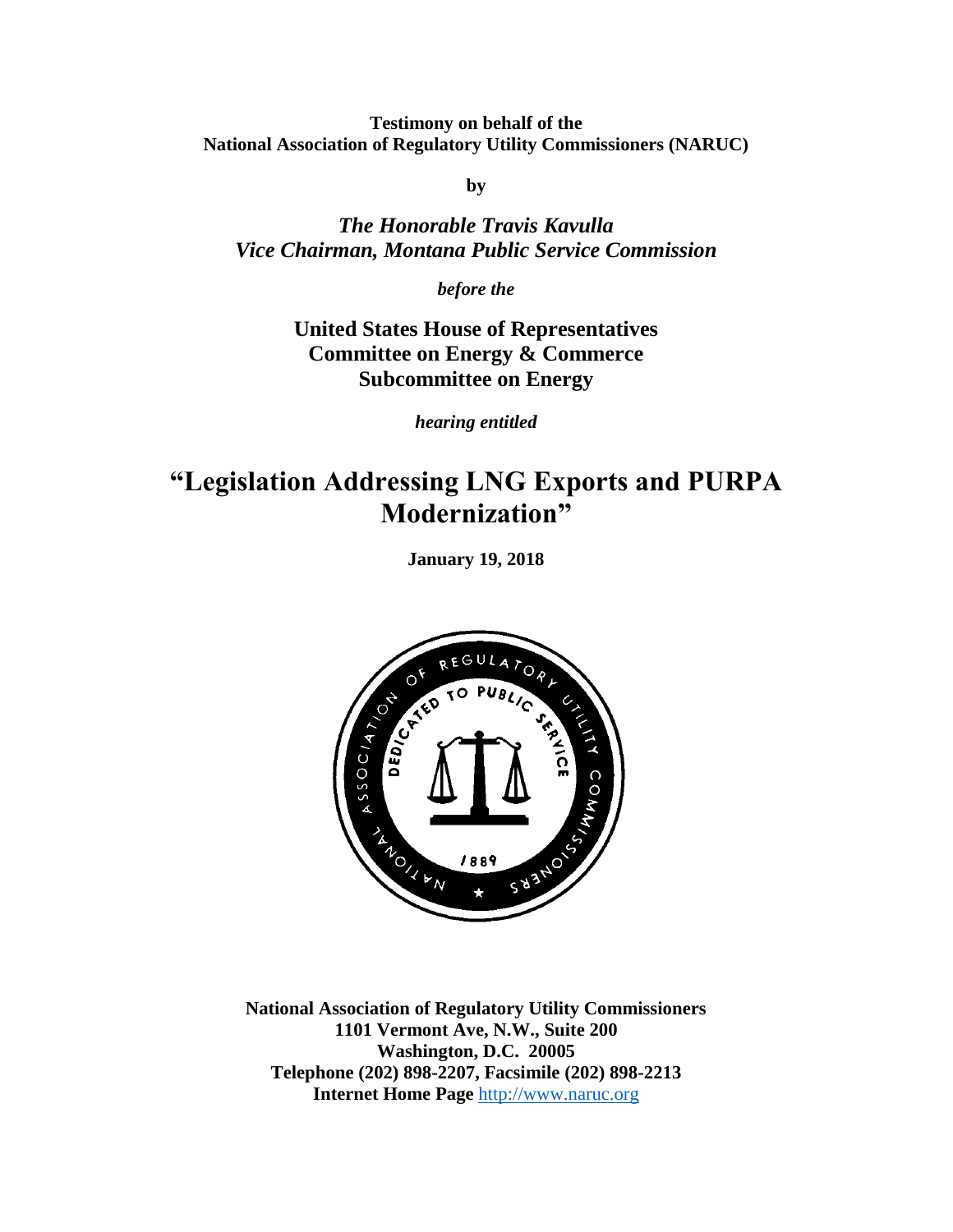## **Summary for Testimony of the Honorable Travis Kavulla On Behalf of The National Association of Regulatory Utility Commissioners (NARUC) On H.R. 4476, the "PURPA Modernization Act of 2017"**

- NARUC supports H.R. 4476 the "PURPA Modernization Act of 2017," as currently drafted.
- The provisions in Section 4 are of greatest importance to NARUC.
	- o Subsection 4(B) straightforwardly acknowledges that a competitive process should be allowed to substitute for PURPA's mandatory purchase obligation using administrative-forecast pricing.
	- o QFs would be protected because the provision's applicability is tied specifically to a requirement for such competitive processes to be open to PURPA resources.
	- o Consumers would be protected by only having to pay for resources that had offered the least cost, or the greatest value.
	- $\circ$  Subsection 4(A) acknowledges situations of flat or declining demand when utilities have greater supply than demand – conforming to PURPA's original principle of conservation by not requiring consumers to pay for the construction of new power plants that simply are not needed.
- Section 3 of H.R. 4476 provides necessary changes to the nondiscriminatory access provisions of PURPA by limiting the exemption for nondiscriminatory access to 2.5 MWs. This exemption is more in line with the realities of modern power generation than is the current exemption of 20 MWs and fairly provides a threshold which protects smaller QFs while encouraging competition among larger projects.
- NARUC is pleased that H.R. 4476, in Section 2, addresses PURPA's current disaggregation problem by reforming the "one-mile rule." Some QF developers have been able to work around the FERC small renewable QF criteria by disaggregating their projects into multiple smaller projects, thereby availing themselves of more advantageous avoided cost calculations to the detriment of retail ratepayers.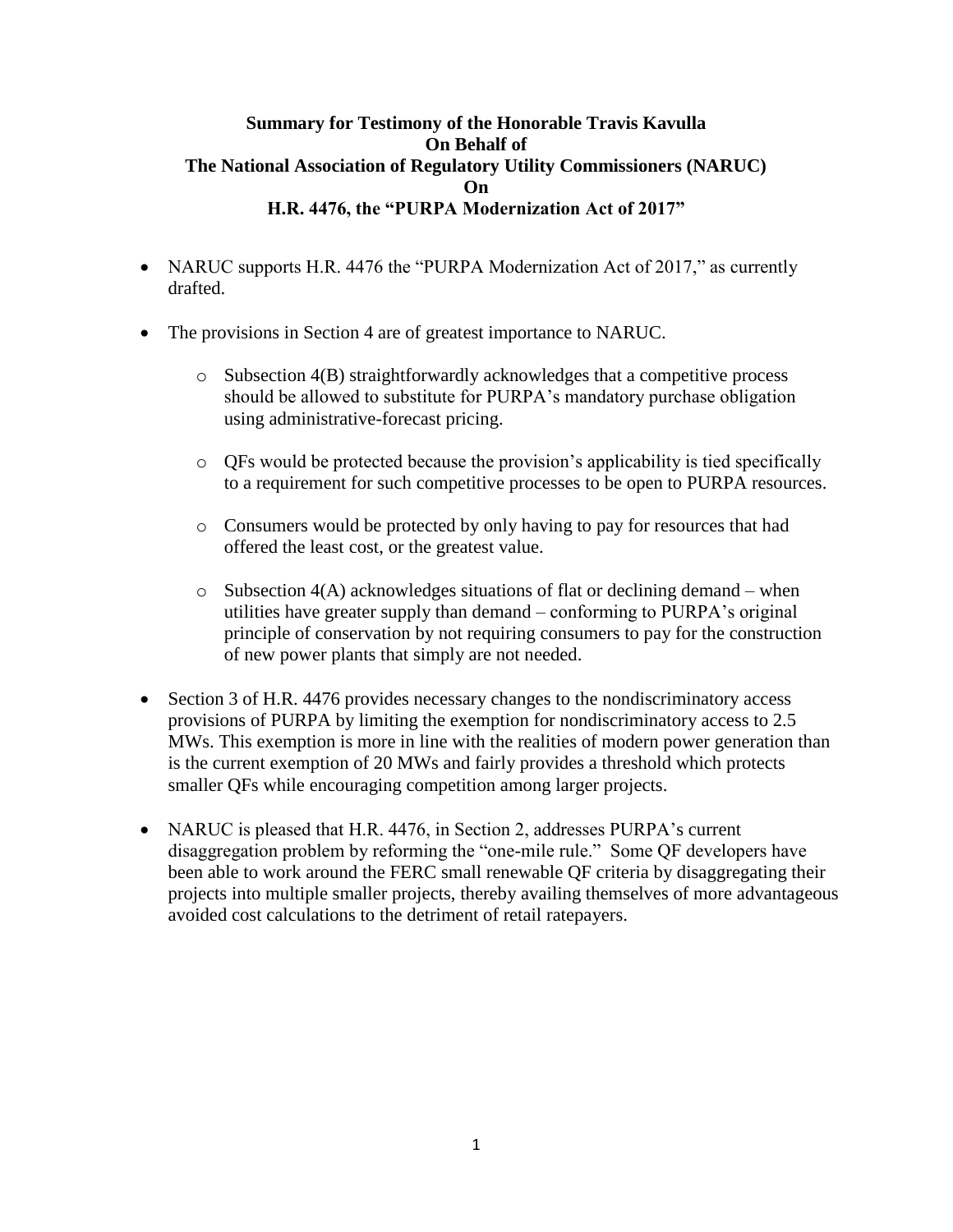Good morning, Chairman Upton, Ranking Member Rush, and members of the Subcommittee on Energy. Thank you for the opportunity to testify today on H.R. 4476, the "PURPA Modernization Act of 2017." My name is Travis Kavulla and I am Vice Chairman of the Montana Public Service Commission. I am here today on behalf of the National Association of Regulatory Utility Commissioners (NARUC), where I served as the President in 2016 and am currently a member of the Executive Committee.

NARUC is a non-profit organization founded in 1889. Our members are the public utility commissions in all 50 States, the District of Columbia, and the U. S. territories. NARUC's mission is to serve the public interest by improving the quality and effectiveness of public utility regulation. Our members regulate the retail rates and services of electric, gas, water, and telecommunications utilities. We are obligated under the laws of our respective States to assure the establishment and maintenance of essential utility services as required by public convenience and necessity and to ensure that these services are provided under rates, terms, and conditions of service that are just, reasonable, and nondiscriminatory.

I would like to commend Congressman Walberg and his staff on their efforts to update and reform the Public Utility Regulatory Policies Act of 1978 (PURPA), which have culminated in the introduction of H.R. 4476, the "PURPA Modernization Act of 2017." On behalf of NARUC, I would like to express our support for this legislation and the legislative effort to address concerns we have with PURPA as it pertains to today's electricity sector.

2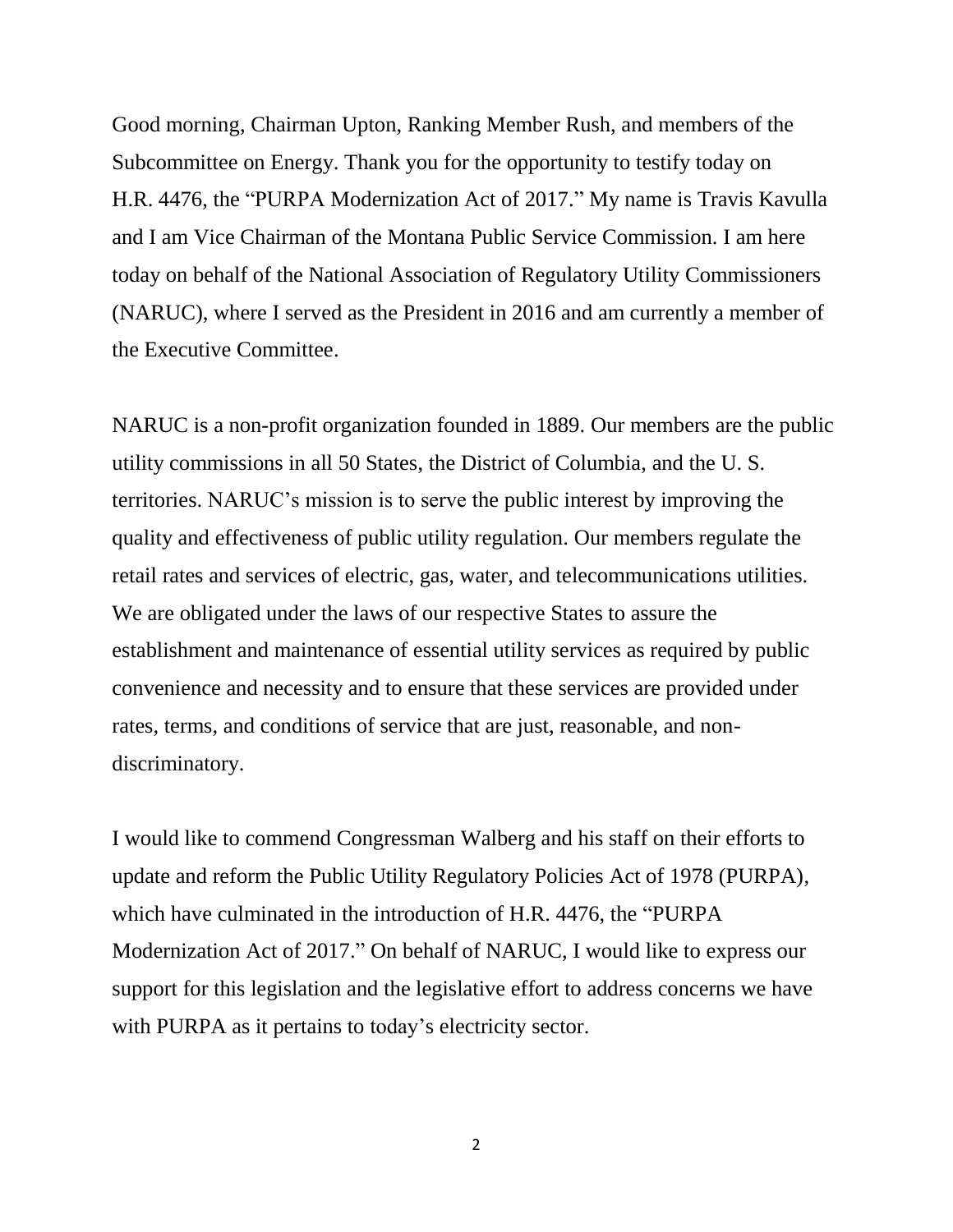In 1978, Congress enacted PURPA in response to a national energy crisis. PURPA's purpose was to promote the development of renewable energy and cogeneration technologies, as competitive alternatives to oil and other scarce sources of fuel. To do this, PURPA required electric utilities to purchase power produced by qualifying facilities (QFs), a requirement referred to as the *mandatory purchase obligation*.

PURPA mandated these power sales at a utility's *avoided cost*, which conceptually meant consumers would pay no more and no less for PURPA resources than they would for non-PURPA alternatives. However, FERC has long held that PURPA requires that States forecast a utility's avoided cost into the future for the purpose of offering QFs a long-term contract at administratively determined rates.<sup>1</sup> This type of administrative pricing essentially requires States to guess at future market prices, allowing QFs to lock in rates that often substantially overstate the actual avoided cost.<sup>2</sup> This approach is fundamentally different when compared to procurements that use competitive mechanisms like auctions or requests for proposals to discover the least-cost resource. 3 It is almost universally acknowledged that a competitive process, where generators with a profit motive

<sup>&</sup>lt;sup>1</sup> Final Rule Regarding the Implementation of Section 210 of the Public Utility Regulatory *Policies Act of 1978*, Order No. 69, 45 Fed. Reg. 12,214, 12,218, 12,224 (Feb. 25, 1980); FERC Stats. & Regs. ¶ 30,128, *order on reh'g*, Order No. 69-A, FERC Stats. & Regs. ¶ 30,160 (1980), *aff'd in part & vacated in part sub nom. Am. Elec. Power Serv. Corp. v. FERC*, 675 F.2d 1226 (D.C. Cir. 1982), *rev'd in part sub nom*. *Am. Paper Inst. v. Am. Elec. Power Serv. Corp.*, 461 U.S. 402 (1983).

<sup>2</sup> *See* Exhibits A and B to this testimony, for examples from Idaho and Montana of how administratively forecast avoided-cost rates have dramatically overstated the actual market price of electricity.

<sup>&</sup>lt;sup>3</sup> State attempts to use competitive processes to comply with PURPA have been found unlawful. Most recently, California's use of a reverse-auction process to identify avoided-cost, awarding the lowest-bidders contracts, was declared invalid by a federal district court. *Winding Creek Solar LLC v. Michael Peevey, et al.*, Case 3:13-cv-04934-JD (N.D. Cal.) at 14 (Dec. 6, 2017).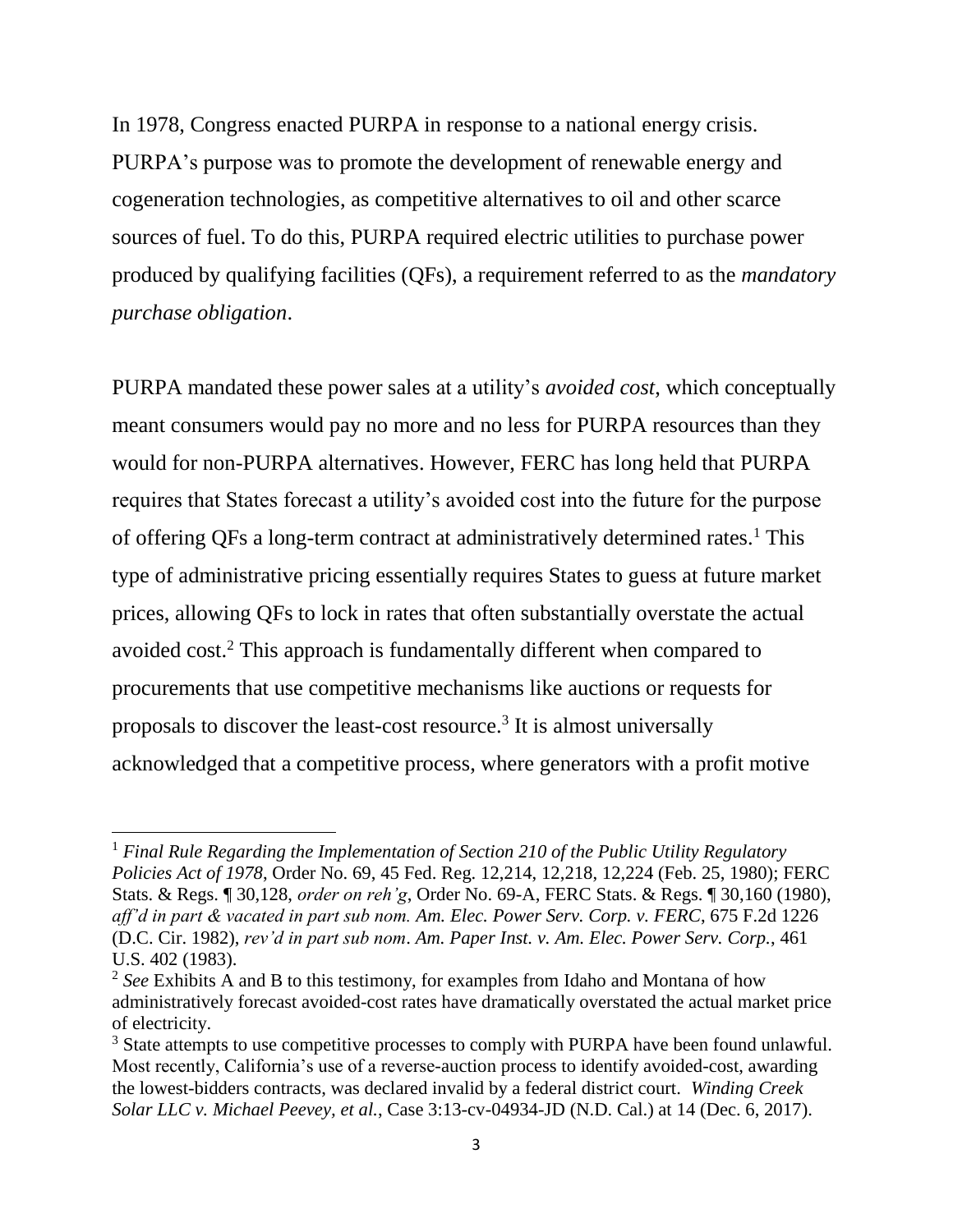vie against one another for the business of the nation's consumers, is a best practice when compared with prices set by a State commission through a trial-like proceeding where the cost-reducing aspect of competition is absent.

In addition to the flaws underlying so-called avoided-cost pricing, PURPA's mandatory purchase obligation is a poor match for the relatively flat, and sometimes even declining, customer demand for electricity. In many parts of the United States, new power plants of any kind may simply not be needed—a testament in large part to the increasing efficiency of residential and commercial appliances that previously drove demand. Yet unneeded power plants are in some places nevertheless being brought online due to PURPA's mandatory purchase obligation, a legal provision which suggests that utilities must buy from QFs even when their consumers do not need additional energy supply. As one utility noted in a filing to the Wyoming Public Service Commission, QFs had requested pricing for 4,563 MWs of supply even while its integrated resource plan indicated "no need for any system resource until 2028." 4 In sum, PURPA's flawed approach to administrative pricing and its mandatory purchase obligation is harming consumers; ironically, it is at odds with the values of competition and conservation that are at the heart of PURPA itself.

PURPA is nearly four decades old, and it reflects the reality of another era when renewables were scarce, demand was booming, and the country looked for ways to

<sup>4</sup> Application, *In the Matter of Rocky Mountain Power for Modification of Contract Term of PURPA Power Purchase Agreements with Qualifying Facilities*, (Aug. 26, 2015), Wyoming PSC Docket No. 20000-481-EA-15, p. 9.

In December 2017, Rocky Mountain Power filed an update reporting that more than 1,600 MWs of QFs had proposed online dates in 2018, 2019, and 2020. "Semi-Annual Qualifying Facility Queue Compliance Report," (Dec. 27, 2017), Wyoming PSC Docket No. 20000-481-EA-15.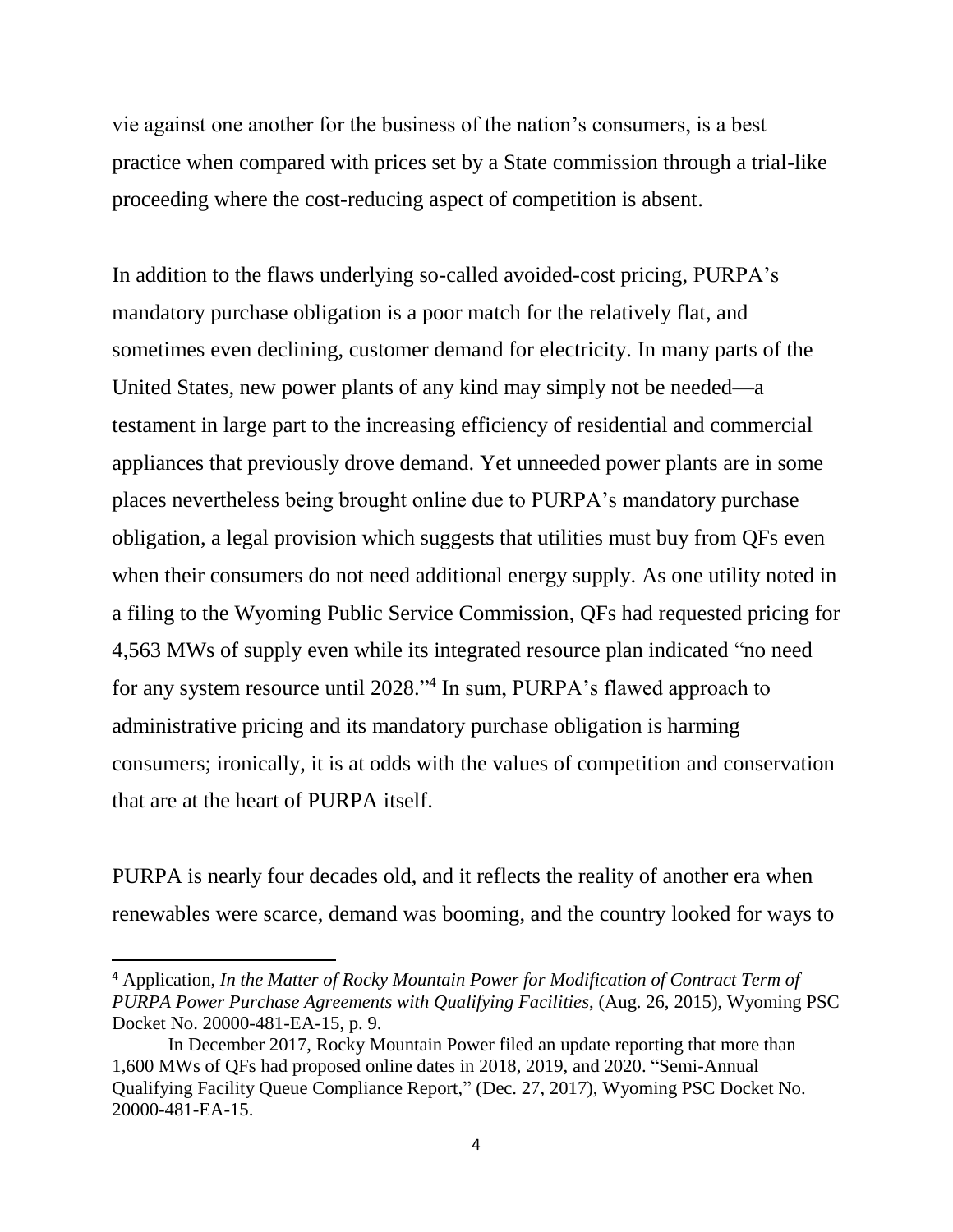diversify its energy portfolio and shield itself from overreliance on foreign sources of supply. Today, the world has changed dramatically. The U.S. Energy Information Administration reports that *nearly half* of utility-scale capacity installed in 2017 came from renewable resources.<sup>5</sup> More than half of States, including Montana, have their own renewable mandates, and even those which do not have shown substantial additions in renewables, not because of PURPA, but because of the falling cost curve of renewable technologies such as solar and wind. $6$ 



To the degree that PURPA was enacted at a time when renewable technologies were not the norm, that norm has changed profoundly. There has been another significant transition, too: Nearly all States today require power generation to be procured through competitive means. Even in States that do not have consumer

<sup>5</sup> U.S. Energy Information Administration, *Nearly half of utility-scale capacity installed in 2017 came from renewables*, "Today in Energy (Jan. 10, 2018)," (Form EIA-860M, Preliminary Monthly Electric Generator Inventory), available online at: [https://www.eia.gov/todayinenergy/detail.php?id=34472.](https://www.eia.gov/todayinenergy/detail.php?id=34472)

<sup>6</sup> U.S. Energy Information Administration, *PURPA qualifying facilities as a percentage of total renewable capacity* (1980-2015), "Today in Energy (Aug. 23, 2015)," available online at: [https://www.eia.gov/todayinenergy/detail.php?id=27632.](https://www.eia.gov/todayinenergy/detail.php?id=27632)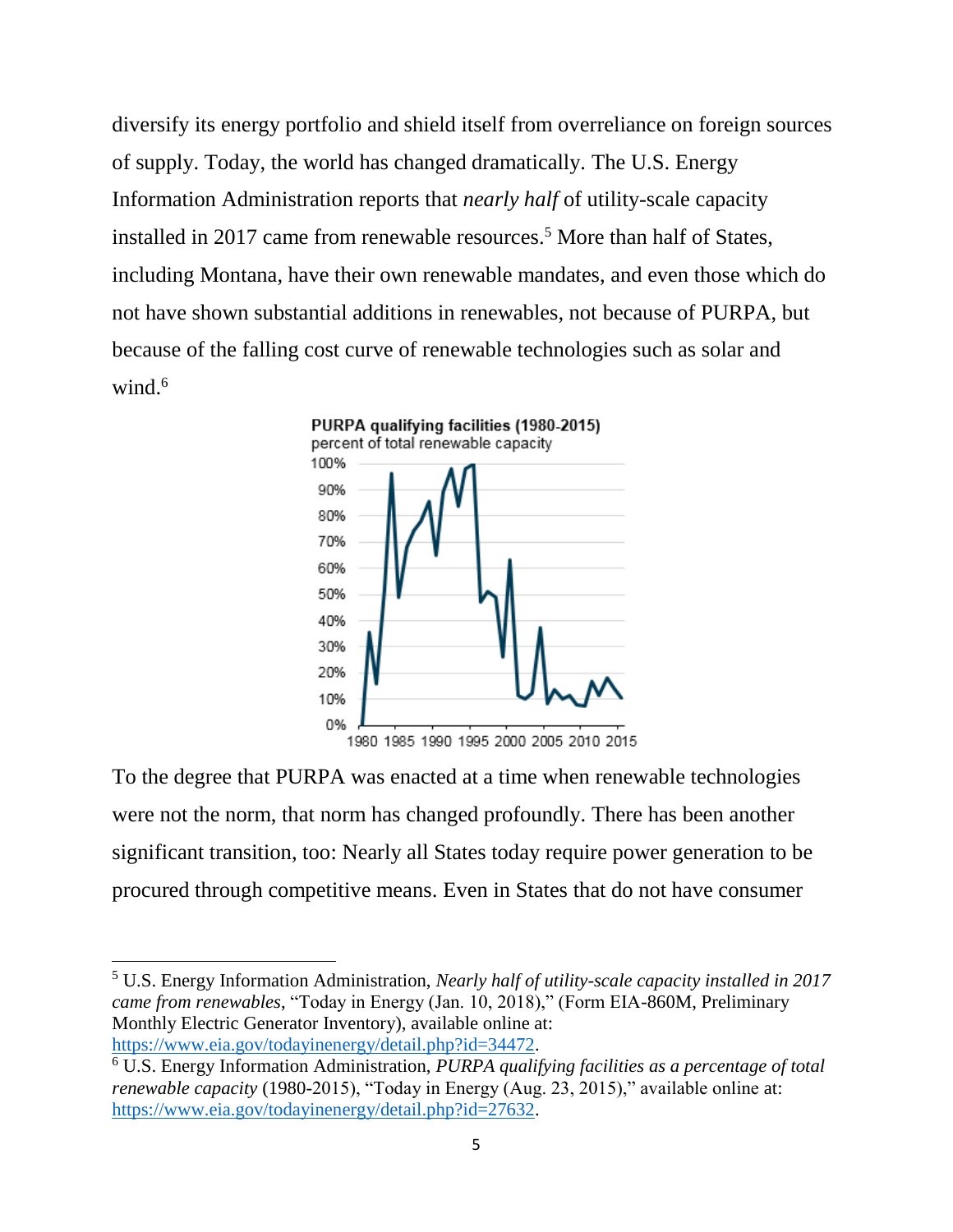choice, monopoly utilities are typically required to procure resources through competitive solicitation. In short, other events have transpired that have accomplished PURPA's twin goals of advancing QF technologies and introducing competition into the sector, rendering PURPA itself largely needless.

Congress has previously recognized that as the sector changes, so too must PURPA.<sup>7</sup> Since its last revision of PURPA more than a decade ago, the electric industry has undergone an arguably more profound transition than it did from the time of PURPA's enactment to the Energy Policy Act of 2005 (EPAct '05). That is why the moment is ripe for your consideration of H.R. 4476, which builds on the successes of EPAct '05 by encouraging competition as a means toward renewable development.

The provisions in Section 4 are of greatest importance to NARUC. Subsection 4(B) straightforwardly acknowledges that a competitive process should be allowed to substitute for PURPA's mandatory purchase obligation using administrativeforecast pricing. QFs would be protected, because the provision's applicability is tied specifically to a requirement for such competitive processes to be open to PURPA resources. Consumers, meanwhile, would be protected by only having to pay for resources that had offered the least cost, or the greatest value. Similarly, Subsection 4(A) acknowledges those occasions, caused by flat or declining demand, when utilities have greater supply than demand. This provision hews to

 $\overline{a}$ 

<sup>7</sup> *See* Energy Policy Act of 2005 § 1253, 16 U.S.C.A. § 824a-3(m) (2017). These statutory changes, together with FERC's implementing regulations, recognized that the emergence of regional transmission organizations (RTOs) that ran competitive wholesale auctions was achieving PURPA's goals through more efficient means.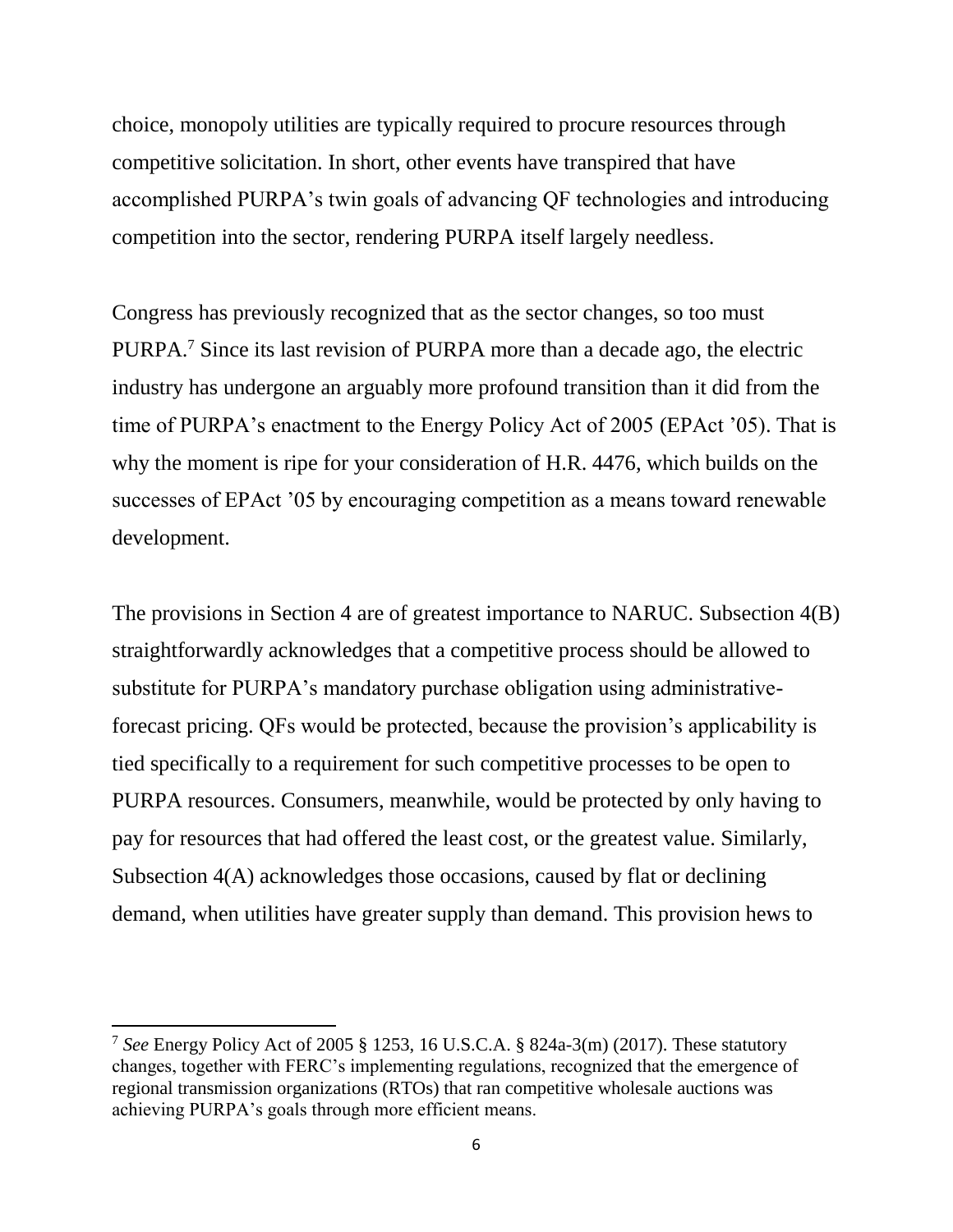PURPA's original principle of conservation by not requiring consumers to pay for the construction of new power plants that simply are not needed.

H.R. 4476 also assists State commissions by modernizing the nondiscriminatory access provisions of PURPA in Section 3 of the bill. Very small resources may not have the ability, because of either market rules or because of the transaction costs associated with participating in such markets, to sell their energy and capacity efficiently into the existing competitive markets. However, the current exemption of 20 MWs badly overstates the size threshold.<sup>8</sup> A provision limiting the exemption to 2.5 MWs is more in line with the realities of modern power generation, where smaller resources are being developed and encouraged to participate in competitive wholesale markets. Seemingly all such markets have size thresholds smaller than 2.5 MWs, so such a size conservatively and fairly provides a threshold which protects smaller QFs while encouraging competition among larger projects.<sup>9</sup>

NARUC is also pleased that the legislation addresses, in Section 2, an enduring problem where a single developer strategically disaggregates a project into multiple QFs. Larger projects might have to participate in a competitive solicitation, because they are larger than the 80 MWs that PURPA defines as the maximum capacity for a QF, so developers sometimes will break such projects into several QFs in order to avail each of the mandatory purchase obligation at an administrative-forecast rate. Similarly, a developer might break one larger project

l

<sup>8</sup> 18 CFR § 292.309(d)(1) (2017).

<sup>&</sup>lt;sup>9</sup> "Considerations for Minimum Resource Size Threshold in the Capacity Market," (July 2017), Alberta Electric System Operator, citing to CAISO, NEISO, NYISO, and PJM size thresholds at p.3. Available online at: [https://www.aeso.ca/assets/Uploads/20170704-Eligibility-Session-3-](https://www.aeso.ca/assets/Uploads/20170704-Eligibility-Session-3-Minimum-Resource-Size-Presentation.pdf) [Minimum-Resource-Size-Presentation.pdf.](https://www.aeso.ca/assets/Uploads/20170704-Eligibility-Session-3-Minimum-Resource-Size-Presentation.pdf)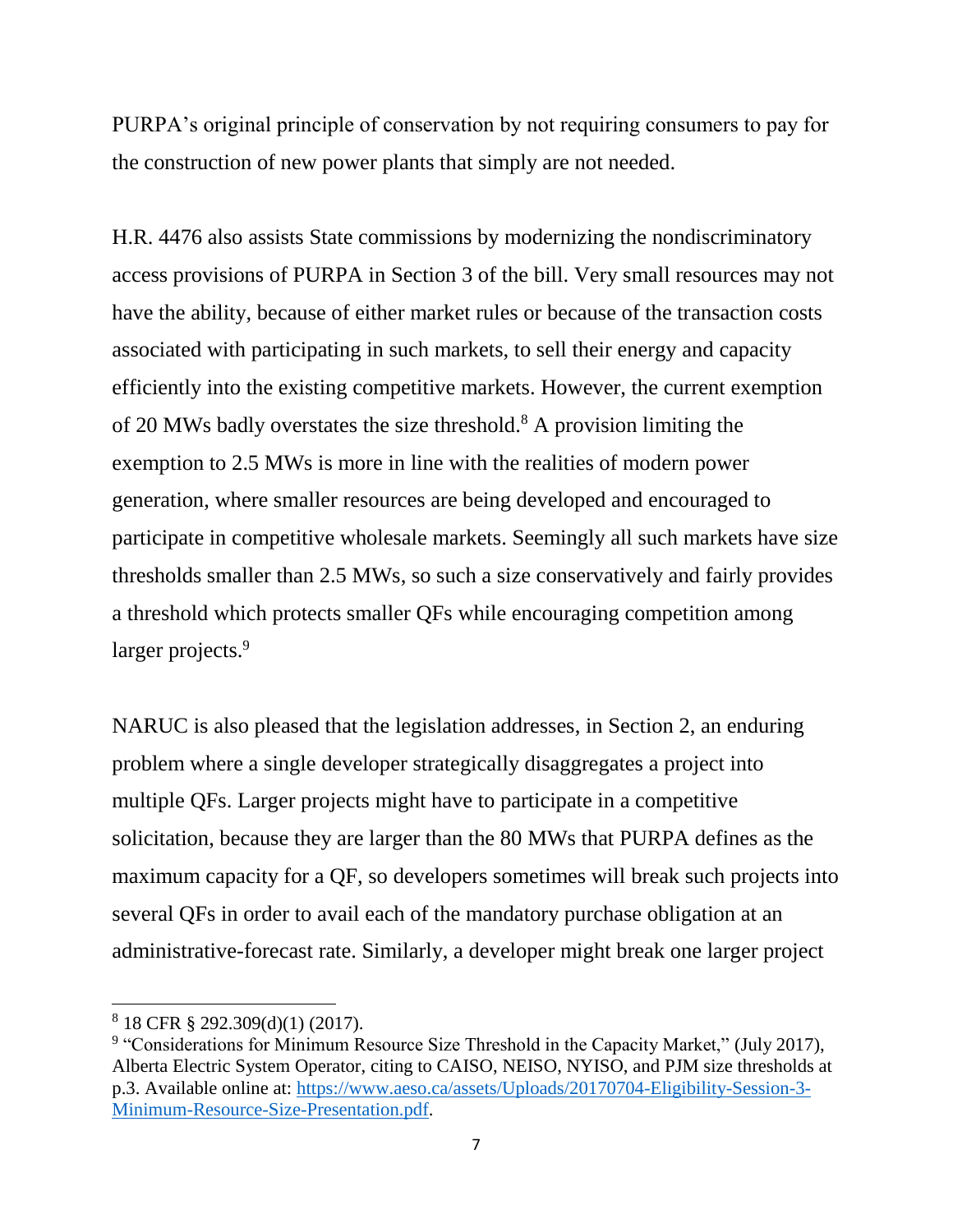into several small QFs so to enter into standard-offer contracts available only to smaller QFs, which tend to be more lucrative. This regulatory arbitrage is a form of gaming that ultimately disadvantages consumers. It represents an attempt by certain QFs to avoid competition by safe-harboring themselves in what has been called the "one-mile rule," as FERC's determination that a bright-line of one mile's distance qualifies projects as separate QFs.<sup>10</sup> This legislation would allow a factdependent investigation by FERC to police such abuse.

In closing, on behalf of NARUC, I would again like to thank Congressman Walberg and his staff for taking up the challenge of reforming PURPA. Much has changed since PURPA was originally enacted in the late 1970s and State commissions need new tools to deal with the current issues. Although we have reached out to our FERC colleagues on some of these issues, this legislation is an important and significant leap forward in providing us with the ability to secure a reliable and affordable energy future for the nation. We look forward to working with this Committee to reform PURPA. Thank you for the opportunity to appear before you today and I look forward to your questions.

 $10$  18 C.F.R. § 292.204(a)(2) (2017).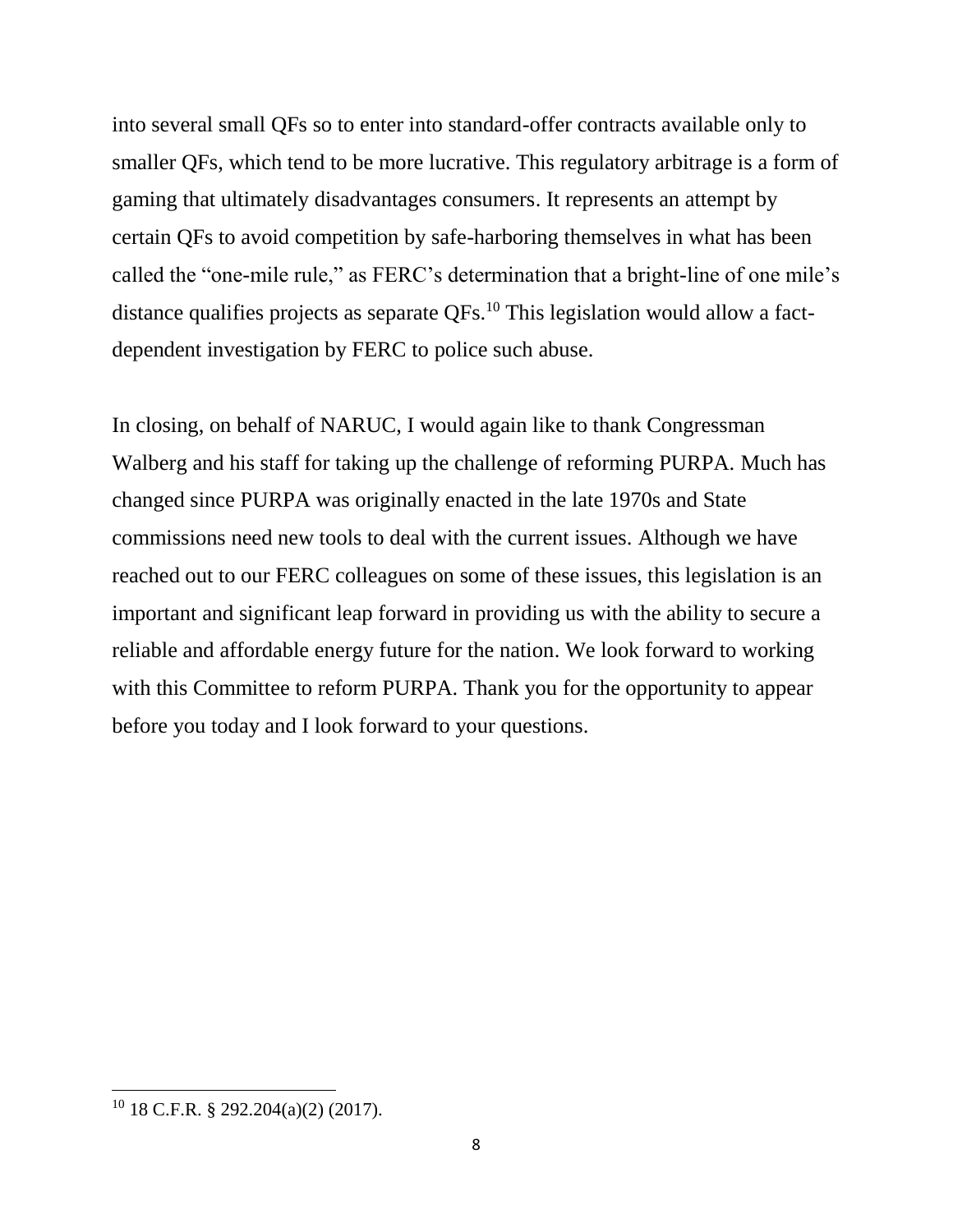## **Exhibit A**

Idaho PUC's administrative-forecast avoided cost for Idaho Power Company compared to actual and settled future prices of the Mid-Columbia wholesale electricity price (2015)